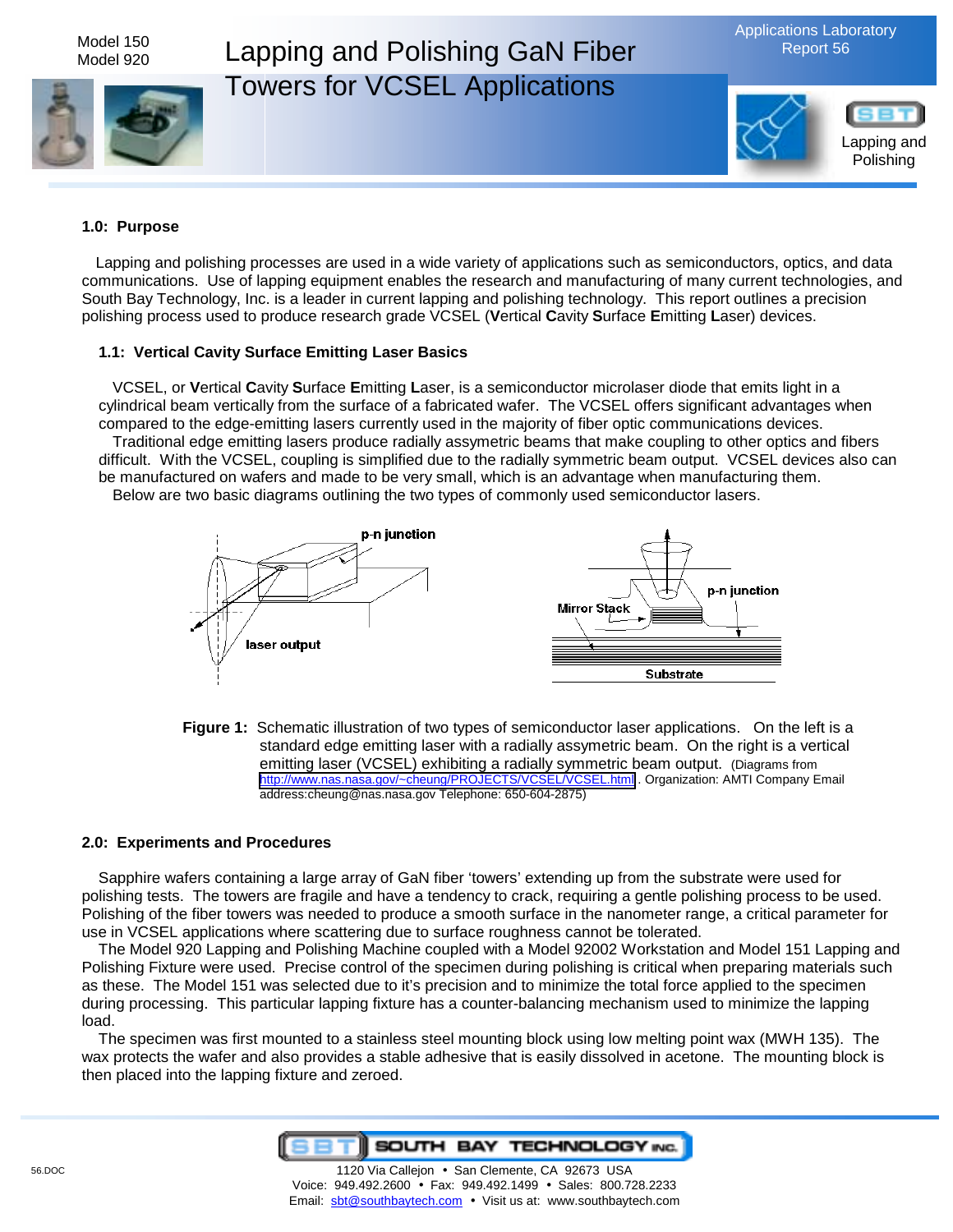Specimen processing was done using the following parameters:

#### **Rough Polishing**

| Abrasive:    | 1 µm diamond lapping film |
|--------------|---------------------------|
| Lubrication: | H <sub>2</sub> O          |
| Plate:       | Glass, smooth             |
| Wheel Speed: | $100$ rpm                 |
| Time:        | 2 minutes                 |
|              |                           |

# **Fine Polishing**

| Abrasive:            | 0.5 µm diamond lapping film |
|----------------------|-----------------------------|
| Lubrication:         | H <sub>2</sub> O            |
| Plate:               | Glass, smooth               |
| Wheel Speed: 100 rpm |                             |
| Time:                | 2 minutes                   |
|                      |                             |

| Abrasive:            | 0.5 µm diamond lapping film |
|----------------------|-----------------------------|
| Lubrication:         | H <sub>2</sub> O            |
| Plate:               | Glass, smooth               |
| Wheel Speed: 100 rpm |                             |
| Time:                | 2 minutes                   |

# **Final Polishing**

| Abrasive:            | 0.05 $\mu$ m Al <sub>2</sub> O <sub>3</sub> on MultiTex <sup>TM</sup> Polishing Cloth |
|----------------------|---------------------------------------------------------------------------------------|
| Lubrication:         | H <sub>2</sub> O                                                                      |
| Plate:               | Glass, smooth                                                                         |
| Wheel Speed: 100 rpm |                                                                                       |
| Time:                | 2 minutes                                                                             |

# **3.0: Results**

Both prior to and after polishing the samples were evaluated in the SEM (Scanning Electron Microscope). Surface roughness measurements were taken using AFM (Atomic Force Microscopy). The specimen was processed in less than 15 minutes total preparation time.

**Model 92002** 

BASIC SETUP USED FOR POLISHING. THE MODEL 151 IS AUTOMATICALLY ROTATED WITH THE 92002 USED ON THE MODEL

920 LAPPING MACHINE

 $\begin{pmatrix} 1 & 1 \end{pmatrix}$ 

**Lapping Wheel** 

**Model 151** 



**Figure 2:** SEM image of the GaN fiber tower on a Sapphire substrate prior to polishing. The left image shows a low magnification shot illustrating the thickness of the tower. The image on the right shows the rough surface of the tower as a result of the removal from the old substrate using photo-electro-chemical-etching. The towers were bonded to the new Sapphire substrate prior to the polishing process. (Image courtesy Prof. Larry Coldren, UCSB, CA.)